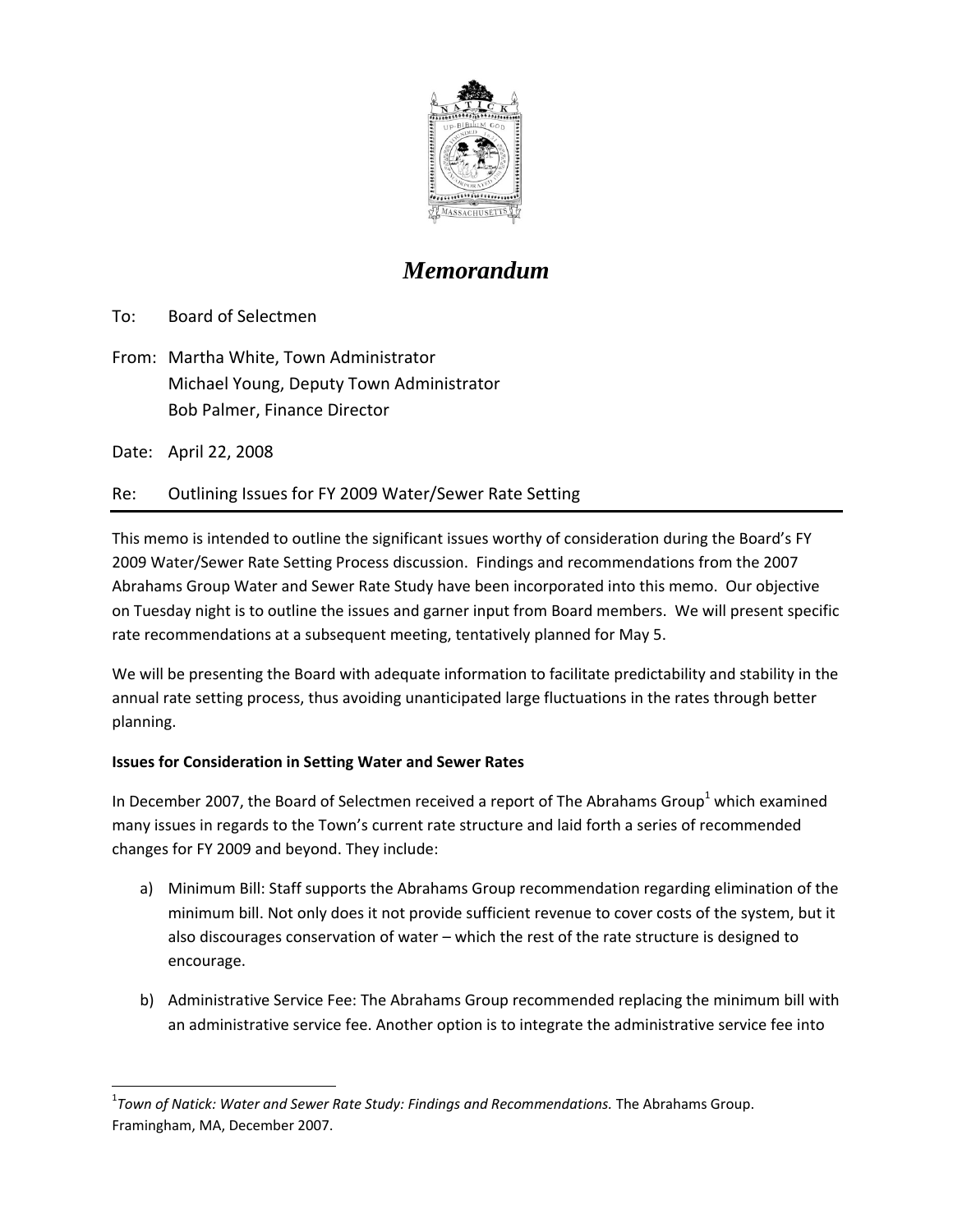the overall rate structure and decrease the number of individual charges assessed to a rate payer. Staff does not have a definitive recommendation on this matter at this time.

c) Ascending Block Rates: Both the Abrahams Group and Staff support the continuance of the ascending block rate structure currently employed by the Town. This structure encourages water conservation through tiered rates – a higher rate is paid for greater water usage.

Staff does not have explicit recommendations as to changes in the actual rates themselves at this time, nor does it have recommendations as to modifications in the "breakpoints" between tiers. Those recommendations will be available in May. However, staff does agree with the following points from the Abrahams Group study;

- i) "Establish the first tier to be sensitive to the low volume user to ensure that low use accounts do not pay more or significantly more that they are paying now.
- ii) Maintain the second tier to capture the average residential 5/8" user at 20 HCF per quarter.
- iii) Maintain the top tiers of the water only rate structure to equal the top tiers of the irrigation rate structure."
- d) Unified Sewer Charges vs. Separate Natick and MWRA Charges: The Abrahams Group recommends eliminating the existing two-charge sewer rate and combining both the Natick and the MWRA charge into one unified sewer charge. Staff supports this change as it will facilitate simplified water/sewer bills and be easier for users to understand their total cost for sewer service.
- e) Elderly Rate: Staff supports the maintenance of the Elderly rate, which does not begin charging income‐qualified elderly users for water and sewer usage until they have used over 20HCF. It is a small enough group of users that it does not significantly impact the financial vitality of the fund while providing a quantifiable benefit to a most deserving part of the Natick community.
- f) Fire Suppression Charges: The Abrahams Report detailed many issues surrounding the charging of both the Town and private citizens a higher rate for the use of water in the course of suppressing fires. This is an area of future revenue growth which the Town could consider, but given the many complexities involved with establishing the analytical structure necessary to implement such a surcharge, staff does not recommended establishing such a surcharge at this time.
- g) Multi Unit Buildings: The Town has received inquiries requesting a different billing methodology for multi-unit properties. Presently, these properties are served by a "master meter" and are billed based on the large water usage measured by that meter. Residents have suggested that billing should be based on individual usage. Although the Abrahams Group spent considerable time to address the question of how to individually bill the residents in multi-unit structures, staff does not recommend pursuing this conversion at this time for three reasons: